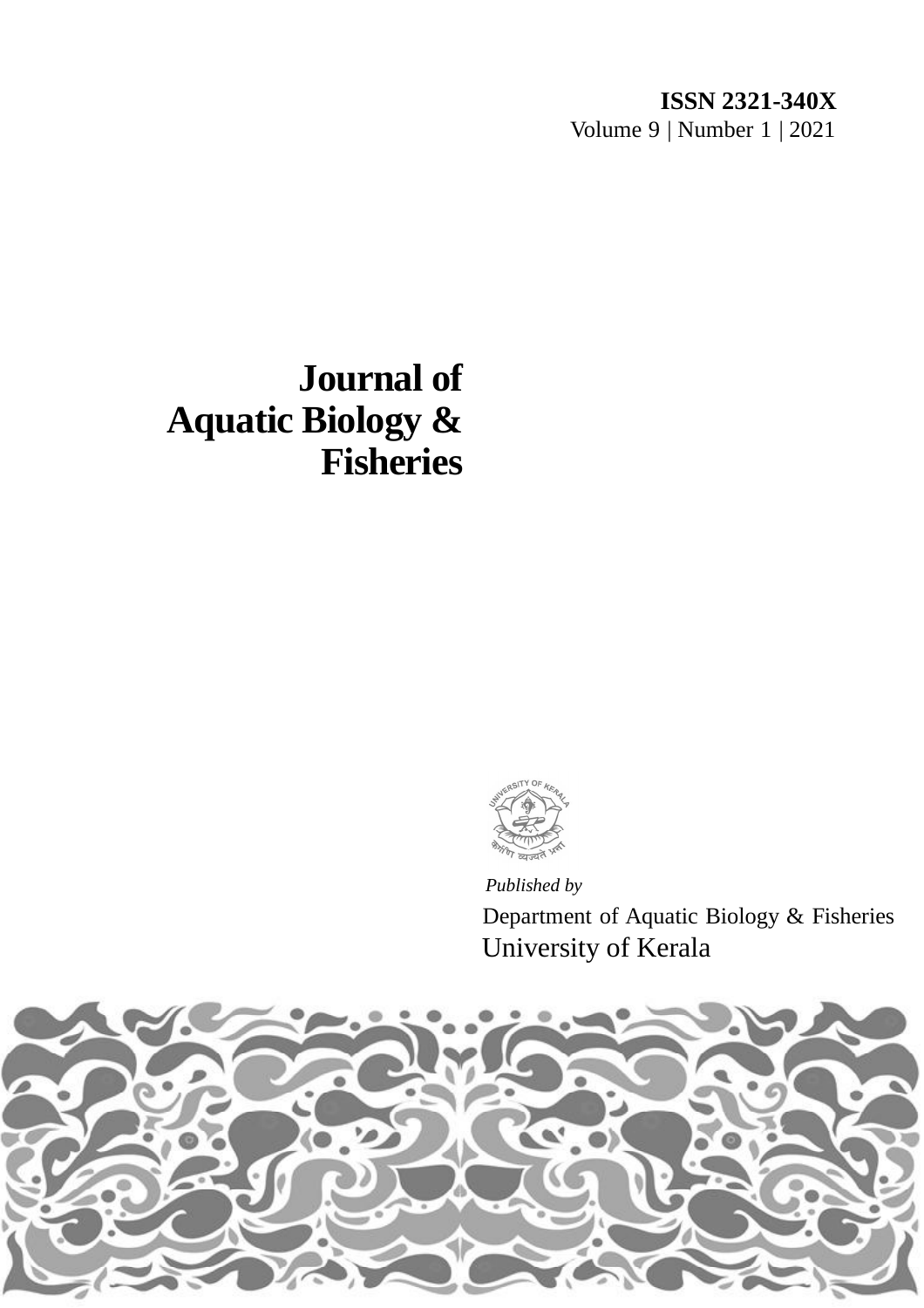### **Journal of Aquatic Biology & Fisheries**

(Journal of the Department of Aquatic Biology and Fisheries, University of Kerala, India)

2021 Volume 9; Issue 1

#### **Bi-annual Journal**

Citation: *J. Aquat. Biol. Fish.* ISSN 2321–340X

The Journal publishes invited review articles, special issues and original contributions dealing with all aspects of Aquatic Biology and Fisheries, and appreciates multidisciplinary research papers on emerging and frontier areas of research in Aquatic Biology and Fisheries. The contributions can be in the form of original research papers and short communications relevant to freshwater, brackishwater and marine environments.

#### **Editor-in-Chief**

Dr. A. Biju Kumar **Editors** Dr. S.M. Raffi Dr. Pramod Kiran, R.B. Dr. Kurian Mathew Abraham Dr. Mithun Sukumaran **Assistant Editors** Dr. Suvarna Devi, S. Dr. Ravinesh, R.

Dr. Aneesh, P.T.



*Published by*

#### **Department of Aquatic Biology and Fisheries**

University of Kerala, Kariavattom, Thiruvananthapuram- 695 581, Kerala, India Telefax: 0471 2308131 (Office); Email: jabf@keralauniversity.ac.in

Design & Layout: AbTec *IT Solutions* Printed at: University Press, University of Kerala

Online version is available in the website http://keralamarinelife.in/JournalofAquaticBiologyandFisheries.html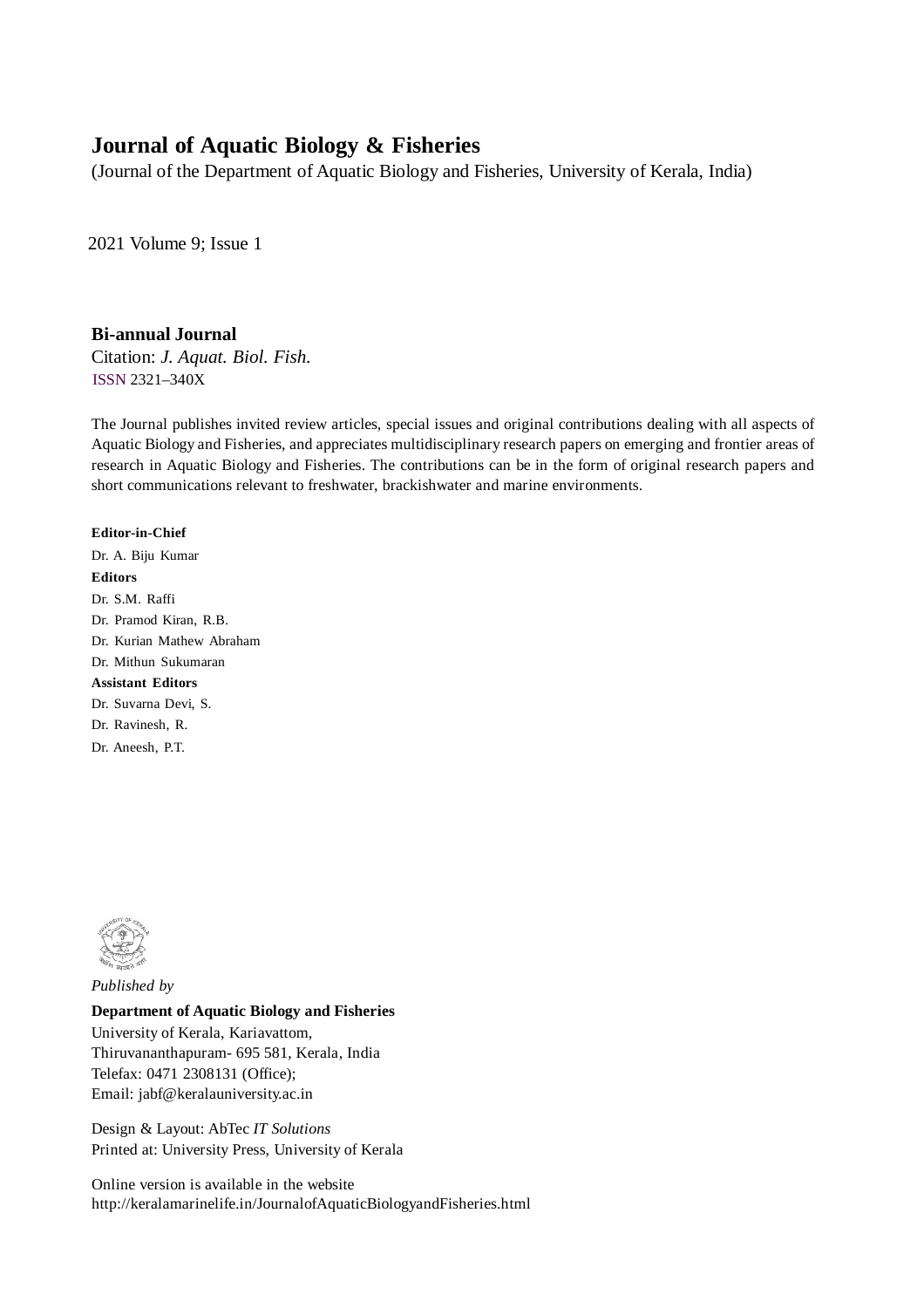#### **Contents**

| 1 | Records on Stranding Events of Cetaceans and Illegal Trade of Dolphins in South Kerala, India<br>Biju Kumar, A., Nisanth, H.P., Vishnuraj, R.S. and Dipani Sutaria                                               | 1   |
|---|------------------------------------------------------------------------------------------------------------------------------------------------------------------------------------------------------------------|-----|
| 2 | Scanning Electron Microscopic Studies on the Gill and Blood Tissues of Heteropneustes fossilis<br>Bloch 1794 (Siluriformes: Heteropneustidae) Exposed to Triazophos with Special Reference to<br>Recovery Period |     |
|   | Kanniyappan Loganathan, Samuel Tennyson and Subramanian Arivoli                                                                                                                                                  | 12  |
| 3 | Deformity in Priacanthus hamrur (Forsskal, 1775) in Trawl Landings from South West Coast of India<br>Paras Nath Jha, Renjith, R.K., Chinnadurai, S. and Remesan, M.P.                                            | 17  |
| 4 | Regulation of Zebrafish (Danio rerio) Tail Fin Regeneration by Temperature Variations<br>Pramitha, V.S., Surya, S., Najeeb, S., Meenu, M.S. and Sreejith, P.P.                                                   | 22  |
| 5 | Length-Weight Relationships of Eight Fish Species from the Kayamkulam Estuary in Kerala, India<br>Remya, R., Amina, S. and Bindu, L.                                                                             | 29  |
| 6 | Economic Evaluation of Traditional Prawn Filtration Practice in Central Kerala, South India<br>Sahadevan, P. and Sureshkumar, S.                                                                                 | 33  |
| 7 | Assessment of Fish Assemblages and Physico-Chemical Parameters of Ranu Ki Gad Stream -<br>A Tributary of River Bhagirathi in Central Himalaya (India)<br>Singh Gurnam, Singh Harpal and Agarwal, N.K.            | 42  |
| 8 | Combined Effects of Dietary $\beta$ - Carotene and Vitamin C on the Growth Performance and<br>Survival of Nile Tilapia (Oreochromis niloticus) Fingerlings<br>Sumi, S.S. and Prasad, G.                          | 48  |
| 9 | Morphometric and Meristic Analysis of Half-Smooth Golden Pufferfish Lagocephalus spadiceus<br>(Richardson, 1845) (Actinopterygii, Tetraodontiformes) from Kerala Coast<br>Suvarna Devi, S. and Veena Ayyappan    | 55  |
|   | 10 Pre- and Post-Flood Water Quality of National Water Way 3, Near Industrial Effluent<br>Discharge Zone, Kollam, Kerala<br>Abraham, K.M. and Sivan, A.                                                          | 60  |
|   | 11 Bisphenol S Induced Metabolic Disruption in a Freshwater Fish, Oreochromis mossambicus<br>Anjali, V.R., Shehna Mahim, S., Reshmi, S., Remya, V.S. and Aruna Devi, C.                                          | 68  |
|   | 12 Distribution of Heavy Metals in the Surface Waters of Neyyar River, Kerala, India<br>Badusha, M. and Santhosh, S.                                                                                             | 76  |
|   | 13 Growth Parameters and Exploitation of Endangered Lady Fish (Elops lacerta Valenciennes, 1847)<br>in the Obuama Creek, Rivers State, Nigeria<br>Dienye, H.E., Olopade, O.A. and Amachree, E.T.                 | 92  |
|   | 14 Spatial Variation of Benthic Odonate (Odonata: Insecta) Community Structure in the Urban River<br>Killiyar in Southern Kerala, India<br>Dinesh, V., Leenamma, J. and Josekumar, V.S.                          | 99  |
|   | 15 Isolation and Characterization of Epiphytic Bacteria from the Leaves of <i>Halophila ovalis</i> (R. Brown)<br>J.D. Hooker, 1858 from South Andaman, India                                                     |     |
|   | Eranhottu, S., Cherian, T., Suneel Kumar, Y., Samson, R., Richard, D.S. and Mohanraju, R.                                                                                                                        | 109 |
|   | 16 Nature of Substratum Sediment Grains and Carbon Accumulation Studies of Ashtamudi Ramsar<br>Wetland, Southwest of India in Context of Ecological Health                                                       |     |
|   | Krishnakumar, A. and Revathy Das.                                                                                                                                                                                | 117 |